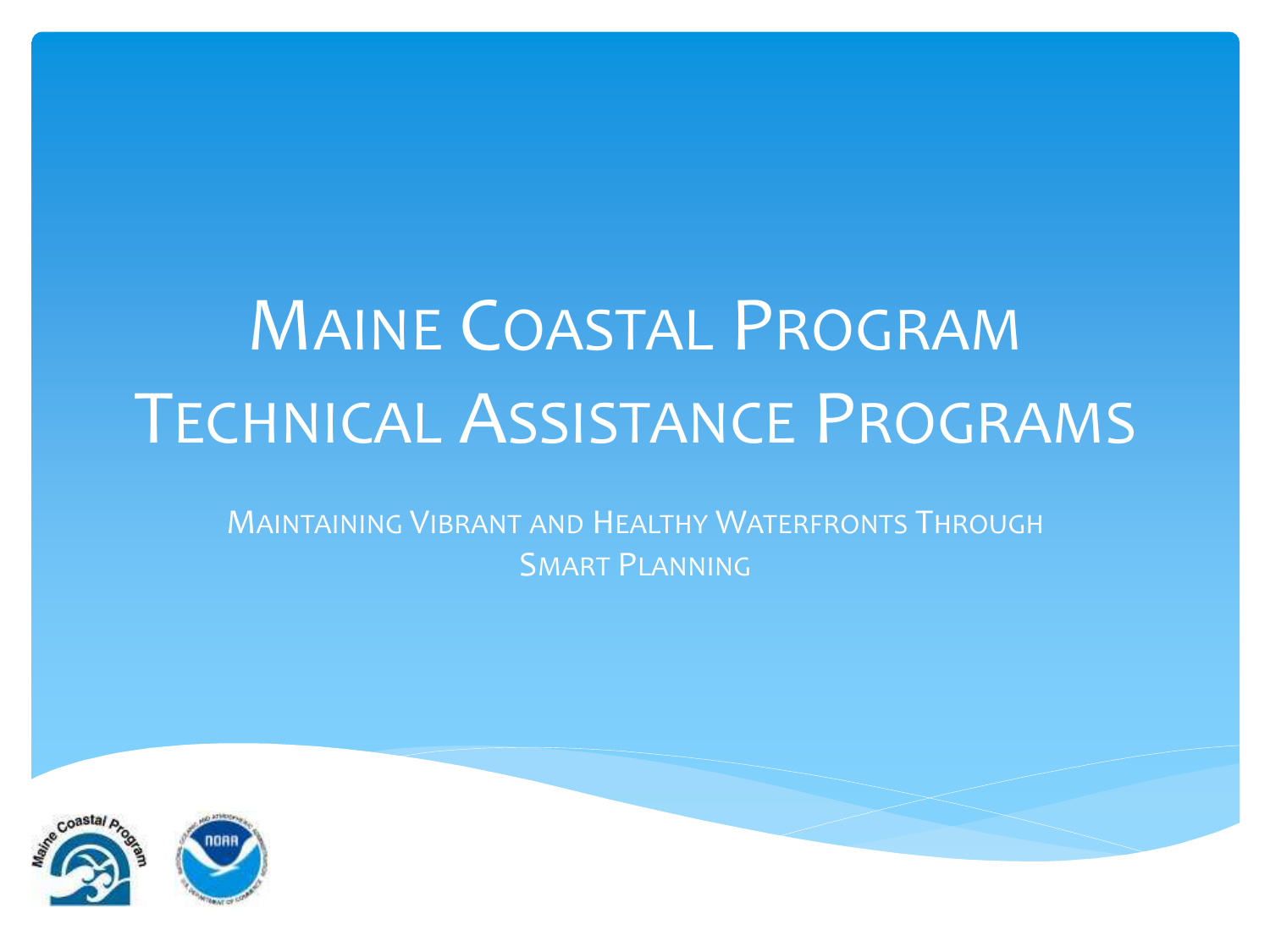### MAINE COASTAL PROGRAM

 The Maine Coastal Program is a partnership among local, regional, and state agencies for the purpose of managing Maine's coastal resources for the public benefit.



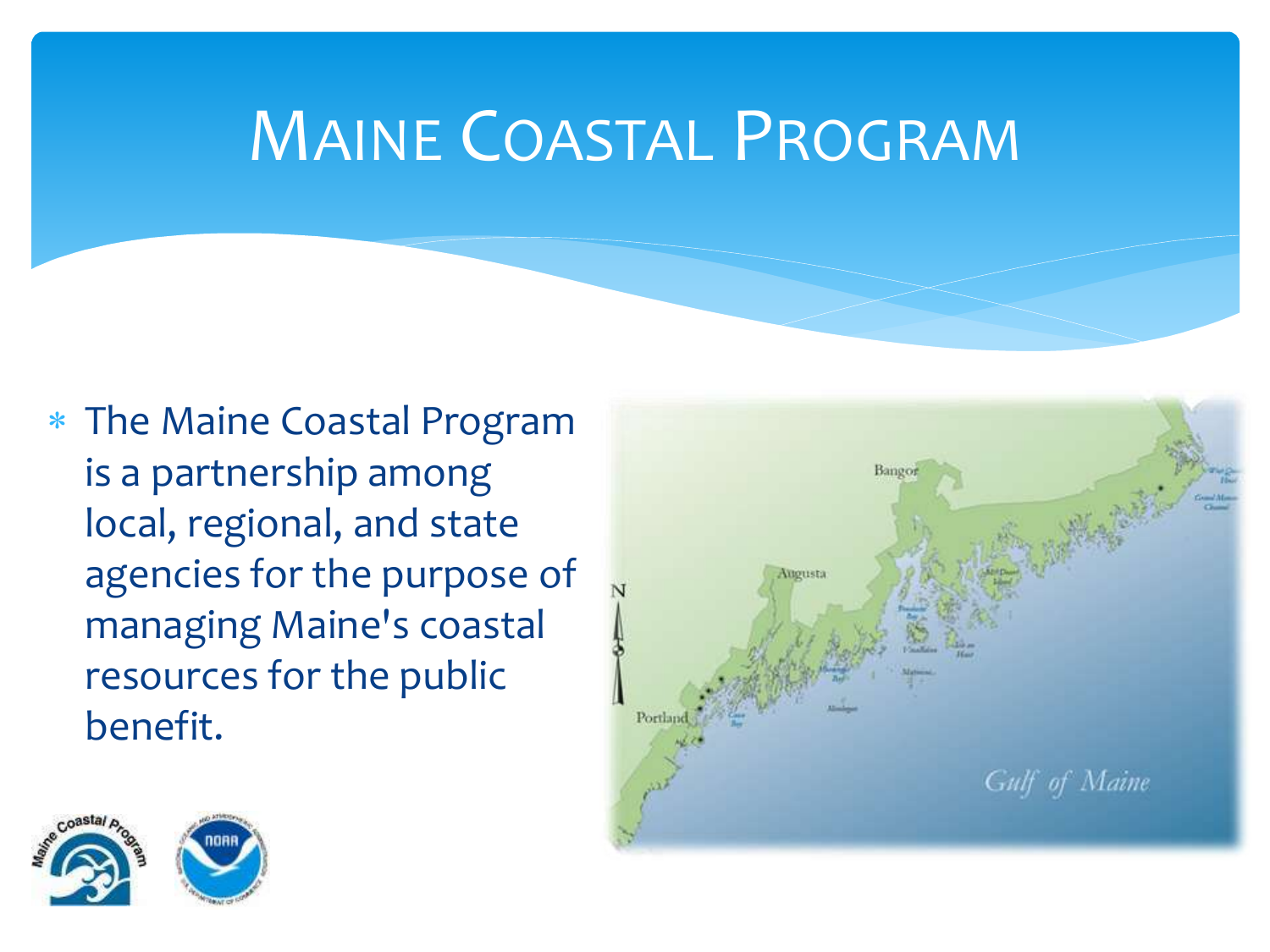### COASTAL TECHNICAL ASSISTANCE

- Shore and Harbor Planning Grant Program
- \* Right of Way Re-Discovery Grant Program (ROW)
- Coastal Competitive Grant (Administered By The Municipal Public Assistance Program (MPAP)
- Small Harbor Improvement Program (SHIP)
- Maine Coastal Public Access Guide
- Boating Infrastructure Grant Program(BIG)

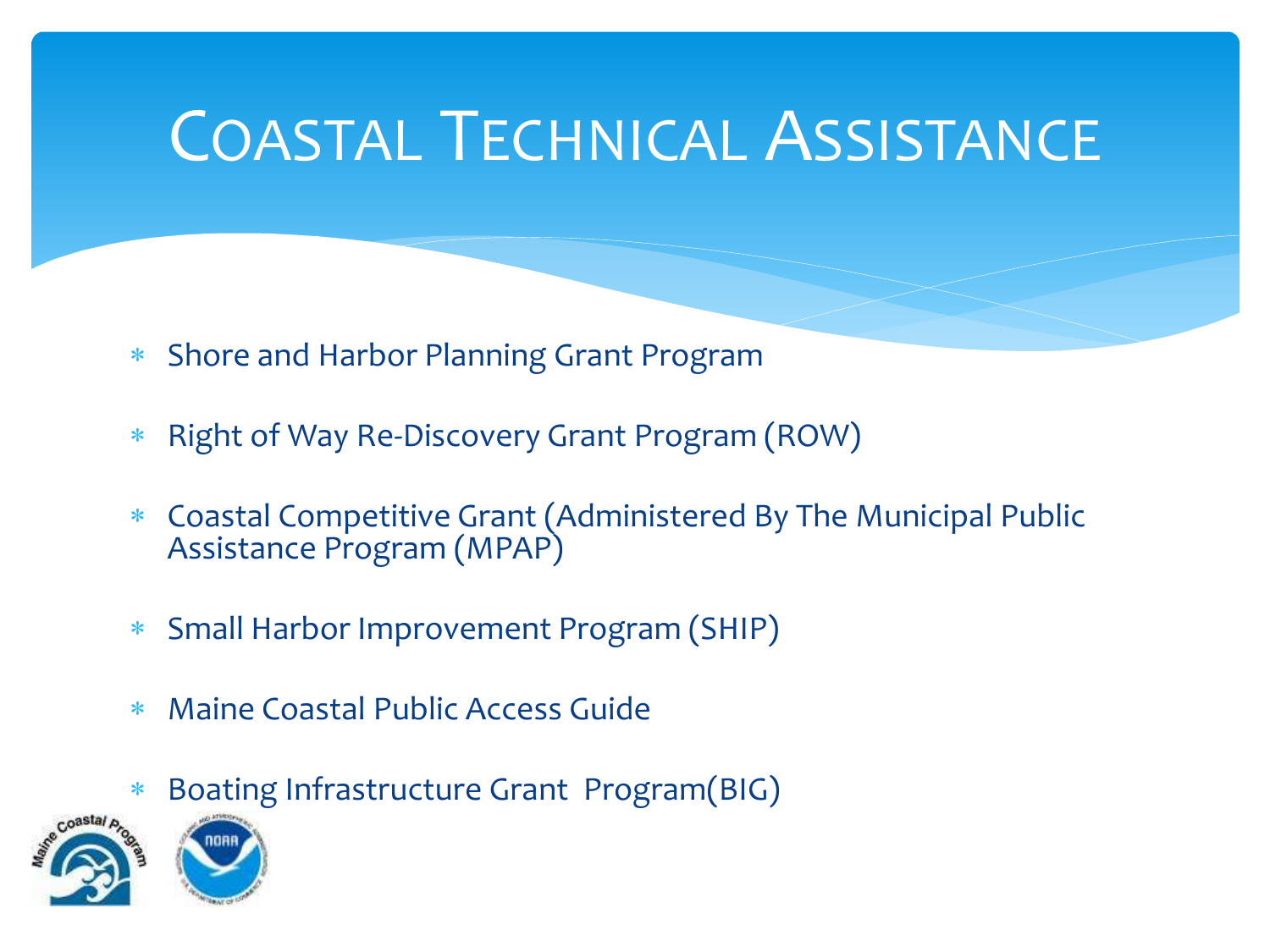# SHORE AND HARBOR PLANNING GRANT PROGRAM

 Shore and Harbor Technical Assistance Grants promote: sound waterfront planning and harbor management, balanced development of shore and harbor areas, advance planning for waterfront infrastructure improvements and access to the shore.

#### Funds may be used for:

- Development of plans for waterfront, harbor and mooring areas;
- Development of regulatory and non-regulatory approaches to waterfront conservation and improvement;
- Development of planning studies for public and working access;
- Development of plans and designs for harbor improvements, and;
- Development of management plans for municipal waterfront facilities.



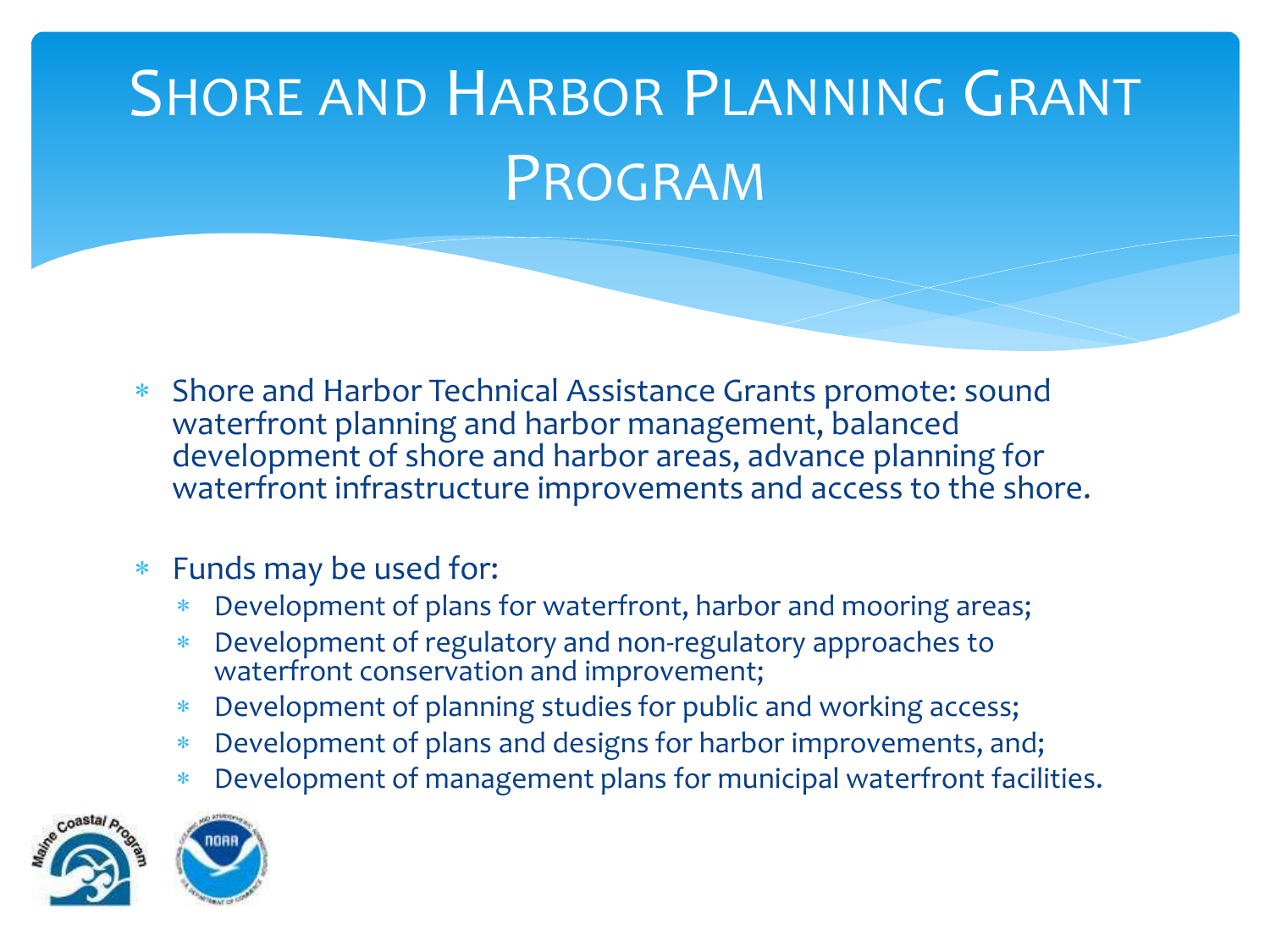# SHORE AND HARBOR PLANNING GRANT PROGRAM

- In Operation for 12 Years
- Total of 49 Funded Projects
- **Total** Investment of \$**590,300**



|  |                                                              | 2006           | 2008           | 2009           | 2010         | 2011           | 2012           | <b>Totals</b> |     |
|--|--------------------------------------------------------------|----------------|----------------|----------------|--------------|----------------|----------------|---------------|-----|
|  | Harbor m<br>anagemen<br>t plans                              | $\overline{7}$ | $\overline{2}$ | $\overline{4}$ | 1            | $\overline{2}$ | 1              | 17            | 34% |
|  | <b>Waterfron</b><br>t manage<br>ment and<br>improvem<br>ents | $\overline{2}$ | 5              | $\overline{3}$ |              | $\overline{2}$ | $\overline{2}$ | 14            | 28% |
|  | <b>Mooring</b><br>managem<br>ent studi<br>es and<br>plans    | $\overline{2}$ | $\overline{2}$ | $\overline{3}$ |              | $\overline{2}$ |                | 9             | 18% |
|  | <b>Water</b><br>access<br>projects                           | $\overline{2}$ | 2 <sup>1</sup> |                |              | $\overline{3}$ | 2 <sup>1</sup> | 9             | 18% |
|  |                                                              | 13             | 11             | 10             | $\mathbf{1}$ | 9              | 5              | 49            |     |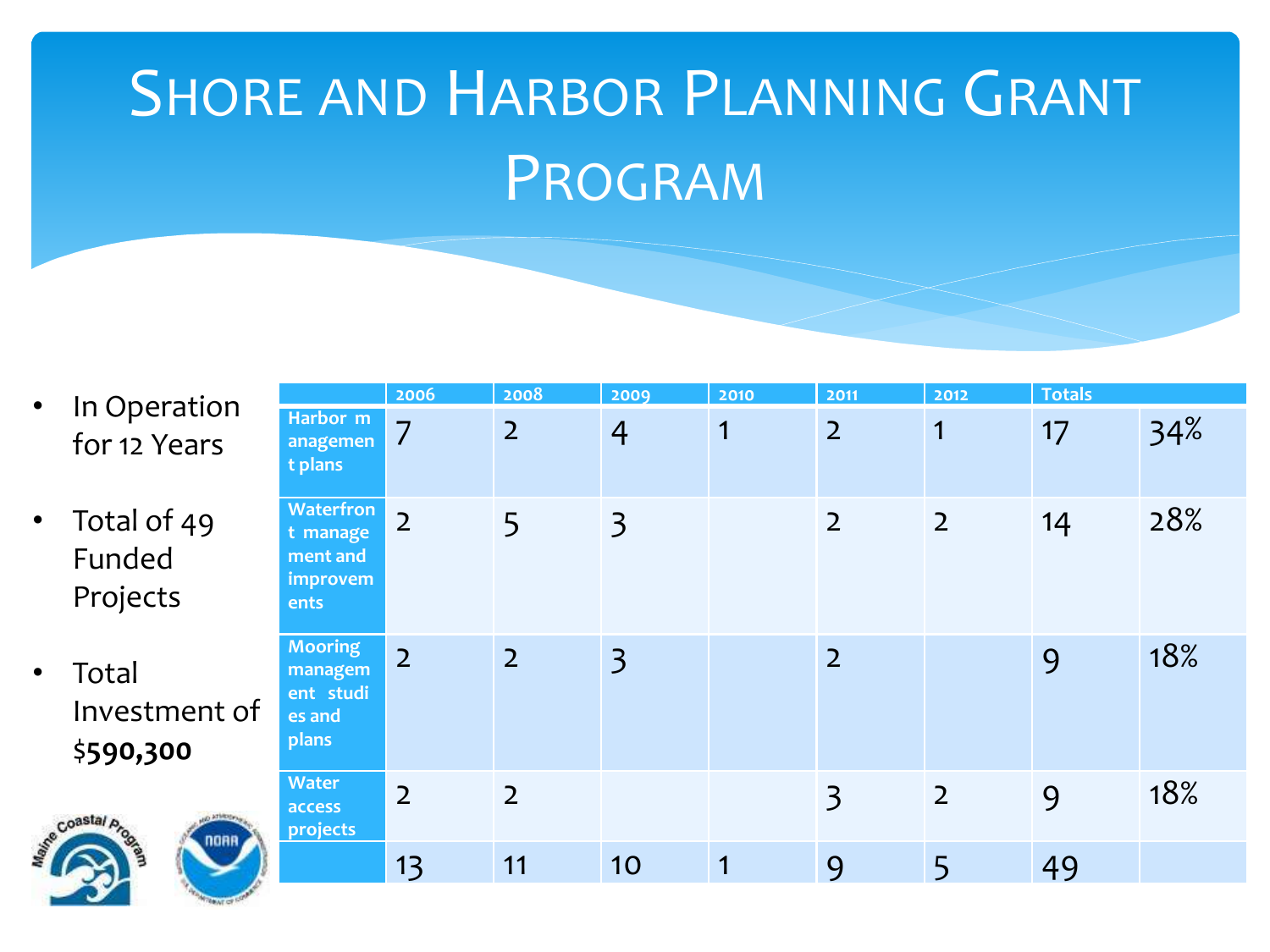# RIGHT OF WAY RE-DISCOVERY GRANT PROGRAM

- \* Right of Way Re-Discovery Grants enable communities to find and assert (or re-assert) public rights-of-way to the shore, which may be lost by the passing of generations and changing land ownership patterns.
	- Continuous Operation since 1987;
	- Provides assistance with grant awards of up to \$2,500

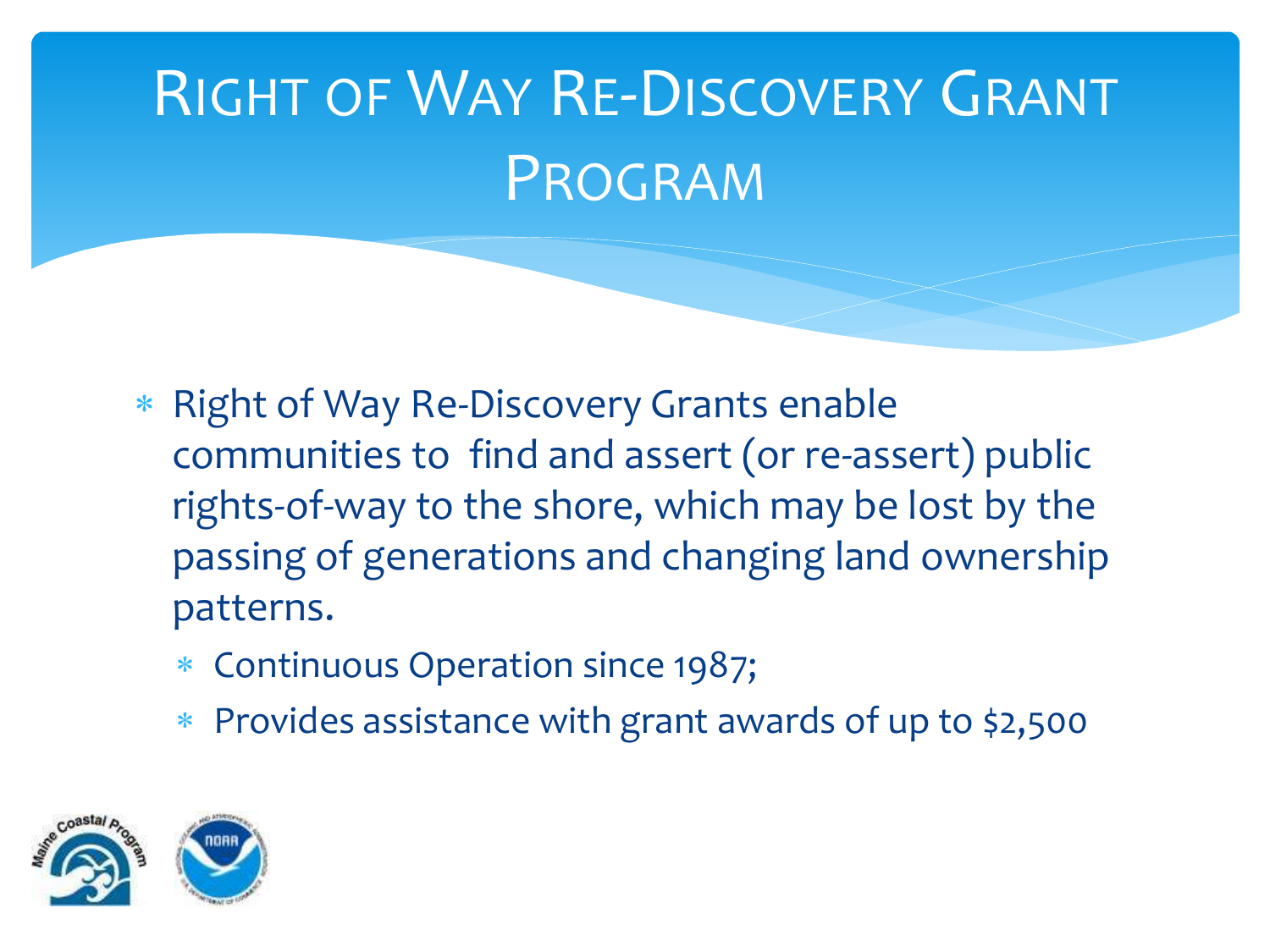#### COASTAL COMMUNITIES GRANT PROGRAM

- **Awards under this program are designed to:**
	- Improve water quality;
	- Increase resiliency/adaptation to erosion and flooding;
	- Conserve coastal habitat;
	- Promote sustainable development, and;
	- Enhance the coastal-dependent economy while preserving natural coastal resources
		- Administered by the Municipal Public Assistance Program



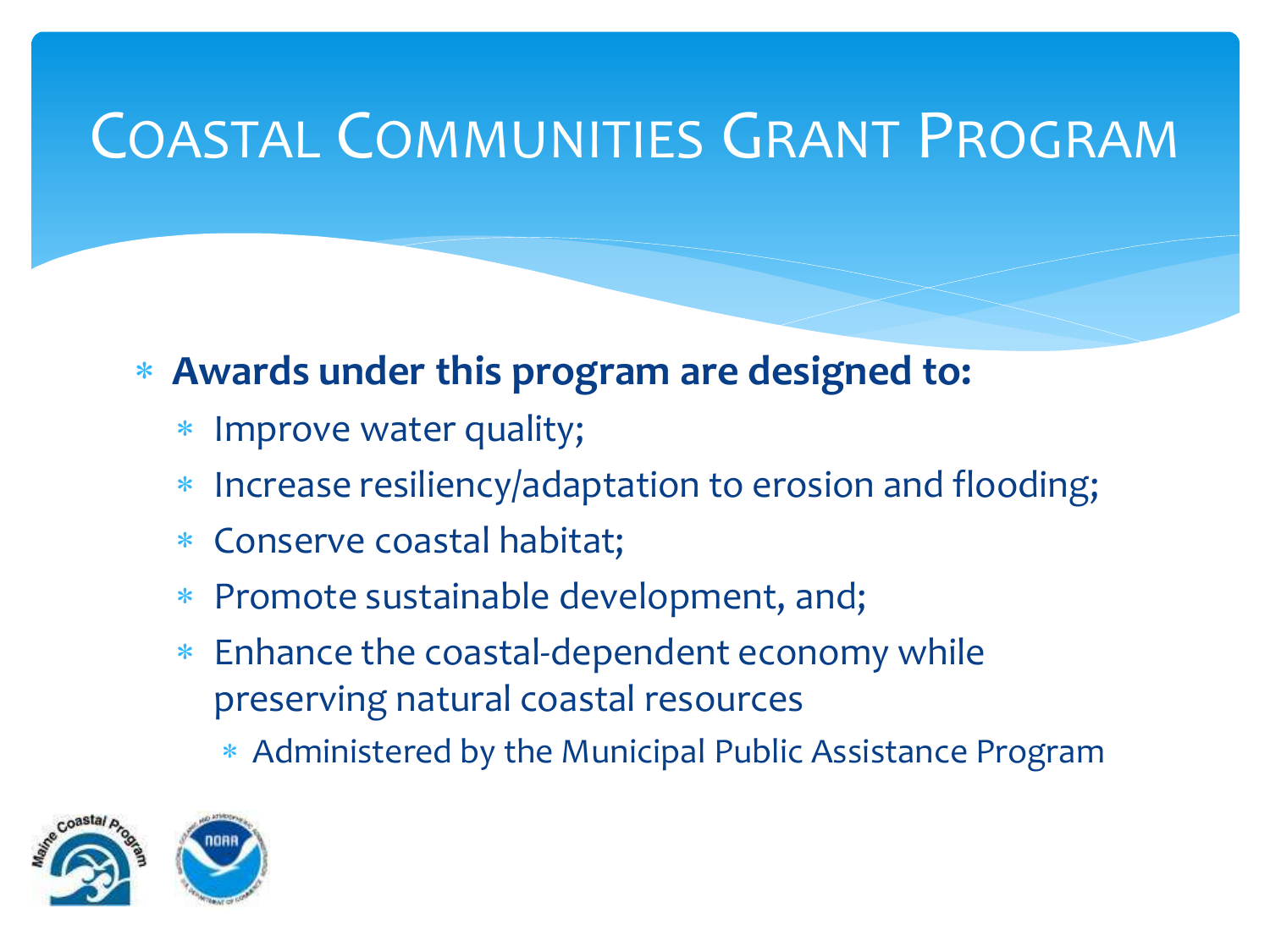#### SMALL HARBOR IMPROVEMENT PROGRAM

ADMINISTERED BY THE MAINE DEPARTMENT OF TRANSPORTATION

- **Awards under this program are designed to provide applicants with funding to make improvements to:**
	- Commercial and municipal pier and wharf systems;
	- Hoist Systems;
	- Boat Ramps;
	- Gangways;
	- Stairwells, and;
	- Piling replacements among others…

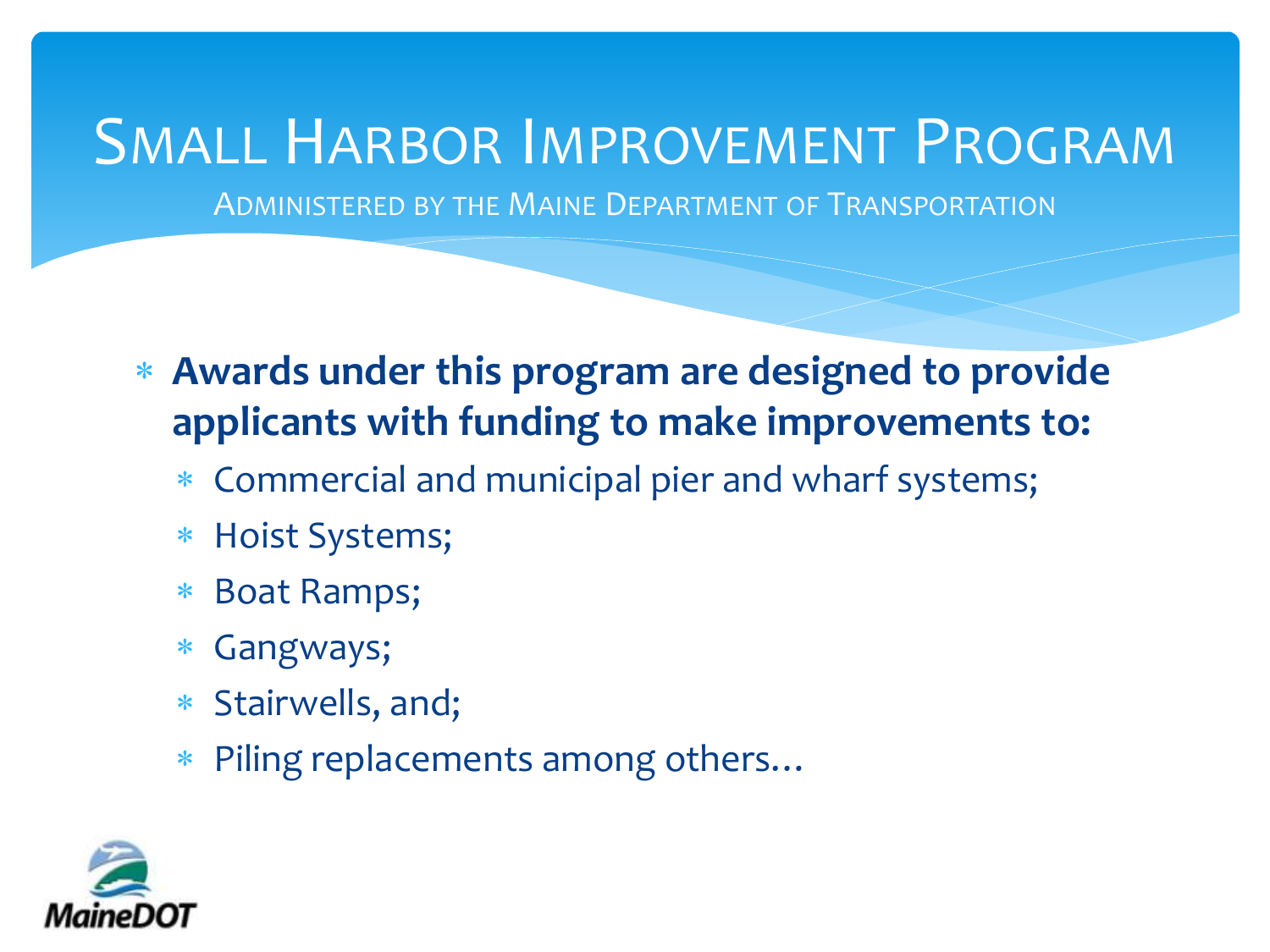# BOATING INFRASTRUCTURE GRANT

ADMINISTERED BY THE MAINE DEPARTMENT OF TRANSPORTATION

- **Awards under this program are designed to provide resources to facilities with features for transient boaters including:**
	- Moorings, Buoys, Day Docks, Navigational Aids, transient slips, safe harbors, floating docks, fixed piers, dinghy docks, restrooms and showers, retaining walls, bulkheads;
	- Dockside utilities including pump out stations, recycling and trash receptacles, dockside electric service, water supply, and pay telephones;
	- Debris deflections, and;
	- Boons, marine fueling stations

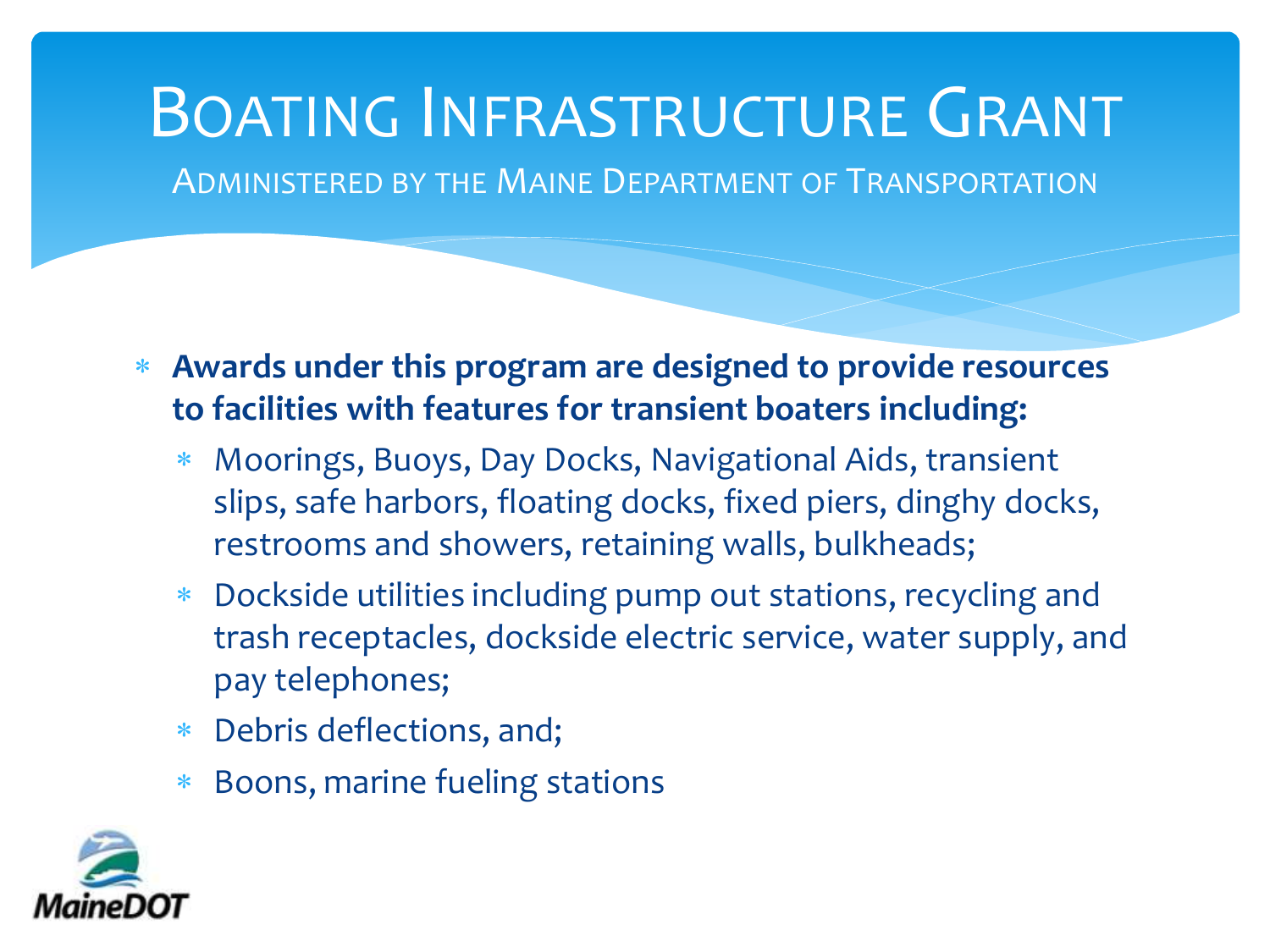## MAINE COASTAL PUBLIC ACCESS GUIDE

- Three Hardbound Editions (Southern, Midcoast, and Downeast)
- Includes Local, State, Federal, and Land Trust Access Sites, lat/longs, site descriptions, facilities available,